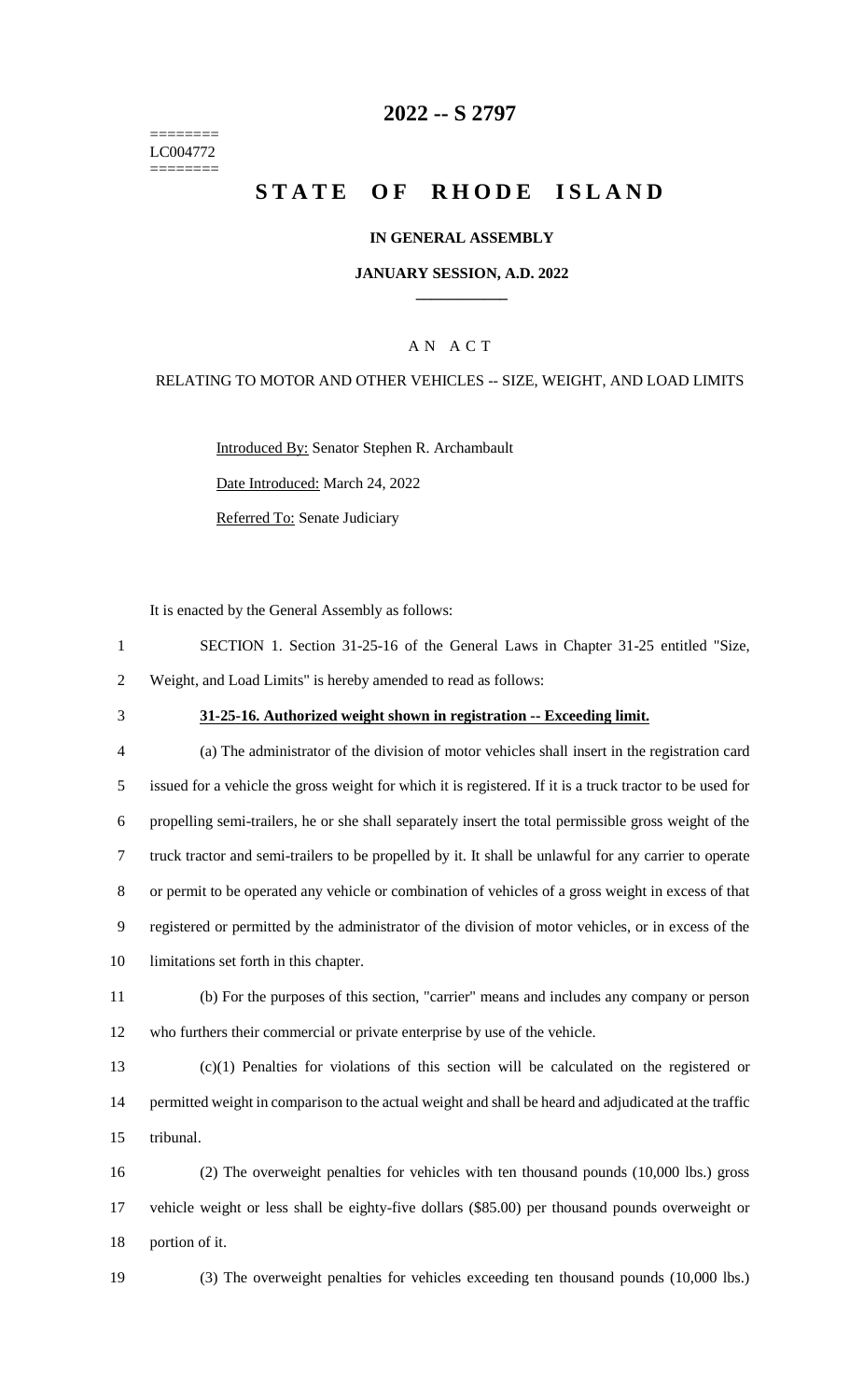| $\mathbf{1}$   | gross vehicle weight shall be one hundred twenty-five dollars (\$125.00) per thousand pounds                    |
|----------------|-----------------------------------------------------------------------------------------------------------------|
| $\overline{2}$ | overweight or portion of it.                                                                                    |
| 3              | $(4)$ The overweight penalties for vehicles exceeding twenty five thousand pounds $(25,000)$                    |
| 4              | lbs) gross vehicle weight shall be one hundred fifty dollars (\$150) per thousand pounds overweight             |
| 5              | or portion of it.                                                                                               |
| 6              | $(5)(4)$ The overweight penalty for vehicles being operated in excess of one hundred four                       |
| $\tau$         | thousand, eight hundred pounds (104,800 lbs.) gross vehicle weight shall be one thousand twenty-                |
| 8              | five dollars (\$1,025) in addition to the penalties enumerated in subsection ( $\Theta$ )(2) subsections (c)(2) |
| 9              | through $(c)(4)$ of this section.                                                                               |
| 10             | (d) Notwithstanding the provisions of $\S$ 8-18-6, if the civil penalties are the result of                     |
| 11             | enforcement action on a municipal roadway by an enforcement officer employed by the                             |
| 12             | municipality, the civil penalty shall be paid to the municipality, except for one hundred twenty                |
| 13             | dollars (\$120) per violation to be paid to the general fund and a court administrative fee of five             |
| 14             | dollars (\$5.00) per violation to the traffic tribunal.                                                         |
| 15             | SECTION 2. This act shall take effect upon passage.                                                             |

======== LC004772 ========